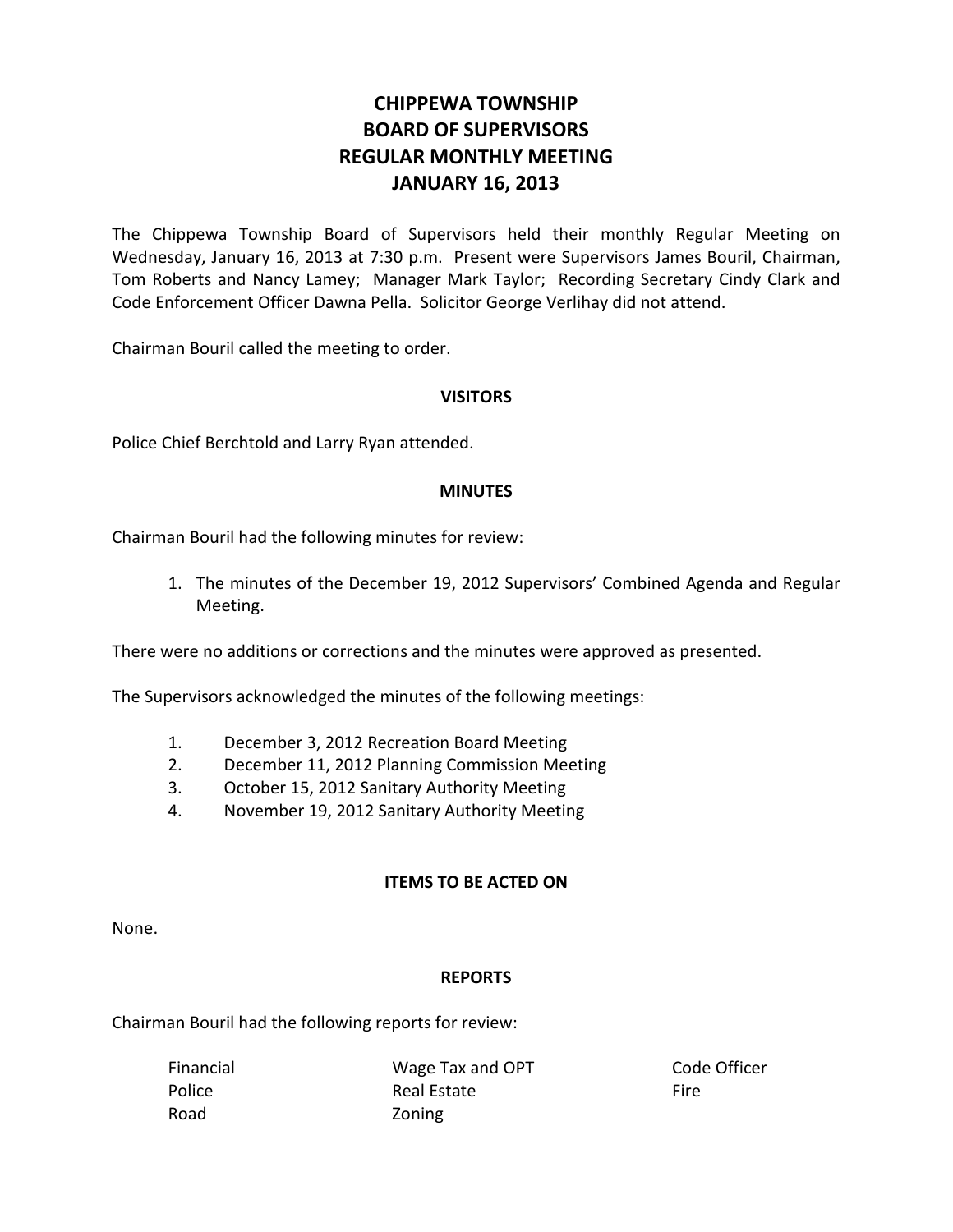#### **MANAGER'S REPORT**

Manager Taylor had the following items for discussion:

- 1. Purchase of new truck. Manager Taylor said he is proceeding with the purchase of the fully equipped 10-ton truck for the Street Department since the Supervisors gave him the authority to proceed at the Reorganization/Agenda meeting last week. He said the present truck is a 1977 Ford, was used when purchased, has been repaired many times and it is now time to retire the truck and move on.
- 2. PennDOT/Route 51 Project (February 5<sup>th</sup> meeting). Manager Taylor received a letter from PennDOT and had given copies of that letter to the Supervisors. PennDOT will hold a two-part public meeting. The first portion of the meeting to be held from 3:30 to 4:40 will be for Public Officials (including the Supervisors), the Police Chief, Fire Chief, etc. at Blackhawk auditorium. The second portion of the PennDOT meeting will be held from 5 to 6:30 and will be open to the general public. Those living along Route 51 may be getting additional information on this. He explained that PennDOT is planning to place additional cable guide rail on Route 51 and extend the guide rail into Chippewa. When they started this project at the four-lane portion near the Ohio line, some residents were upset that some of the cross-overs were eliminated. Because of the complaints during that phase of the project, PennDOT will now have meetings to hear comments and get some input. Manager Taylor said it doesn't appear that any crossover/intersection areas in Chippewa will be affected and he said the Joe Hall Road crossover will remain as is. Resurfacing of Route 51 will be done to Shenango Road. Traffic signals will also be updated. Input from the Supervisors on this project is welcome.
- 3. Chippewa Community Day. The Chippewa Recreation Board will have a special meeting on January 23rd to discuss Community Day. The date has already been changed. They are looking for more ideas and welcome input from the Supervisors on this.
- 4. Township web site. Manager Taylor said Jeremy Yerse has added a calendar to the Chippewa Township web site and has also changed the format of the minutes that are on the site. He said he likes the new format better than the previous one. The calendar shows the schedule of Township meeting dates. He said that Jeremy will be training our staff and soon our own staff will be able to update the calendar and add minutes to the site. He said after the training we will not have to rely on a third party to make needed changes or additions.